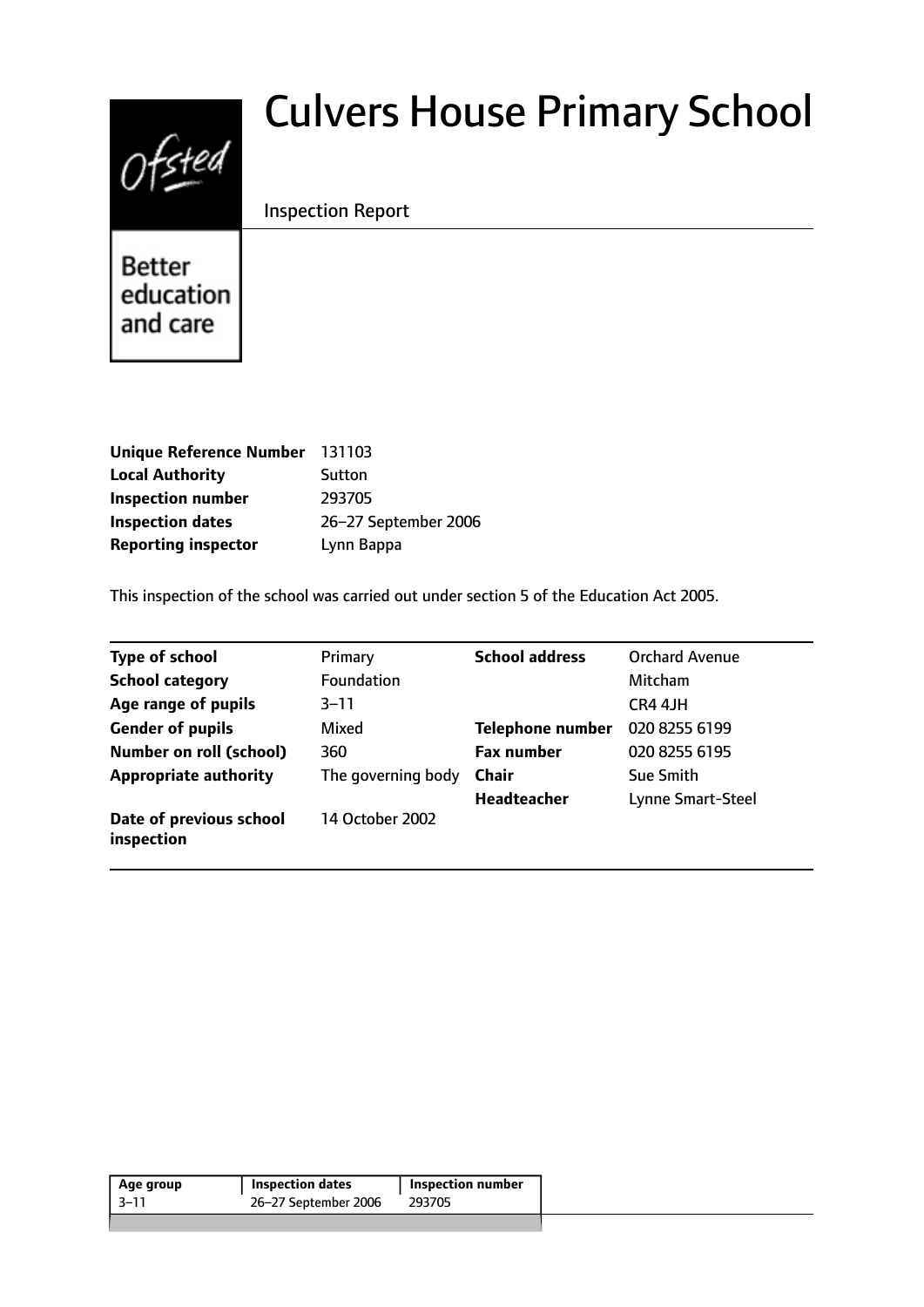© Crown copyright 2006

Website: www.ofsted.gov.uk

This document may be reproduced in whole or in part for non-commercial educational purposes, provided that the information quoted is reproduced without adaptation and the source and date of publication are stated.

Further copies of this report are obtainable from the school. Under the Education Act 2005, the school must provide a copy of this report free of charge to certain categories of people. A charge not exceeding the full cost of reproduction may be made for any other copies supplied.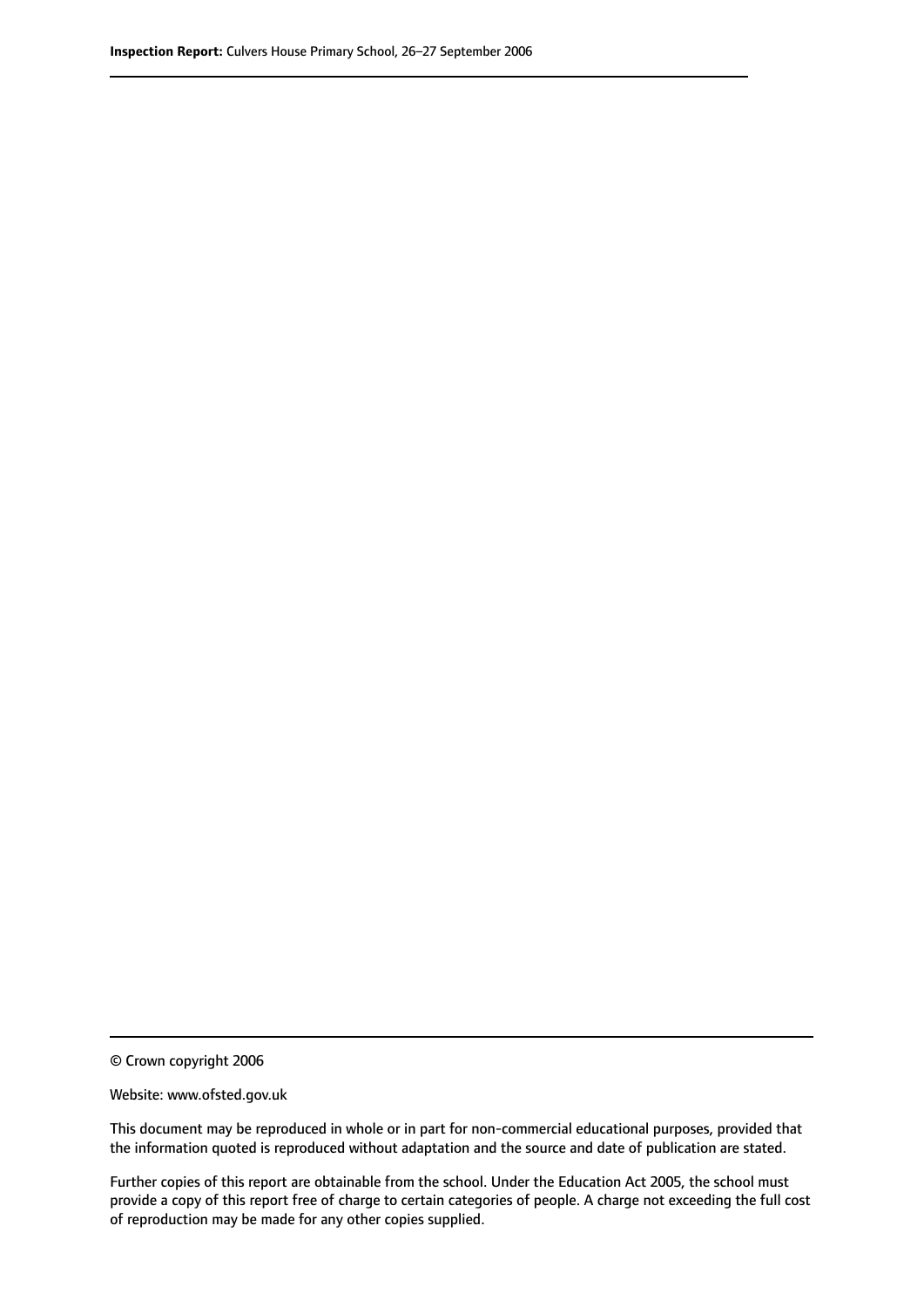# **Introduction**

The inspection was carried out by three Additional Inspectors.

## **Description of the school**

Culvers House is a larger than average primary school. The proportion of pupils entitled to free school meals is above average. The majority of pupils are from White British backgrounds, with about one fifth coming from a variety of minority ethnic heritages. There are very few pupils with English as an additional language. The proportion of pupils with learning difficulties and/or disabilities is above average and the school houses an Opportunities Base for up to 16 physically disabled learners.

#### **Key for inspection grades**

| Grade 1 | Outstanding  |
|---------|--------------|
| Grade 2 | Good         |
| Grade 3 | Satisfactory |
| Grade 4 | Inadequate   |
|         |              |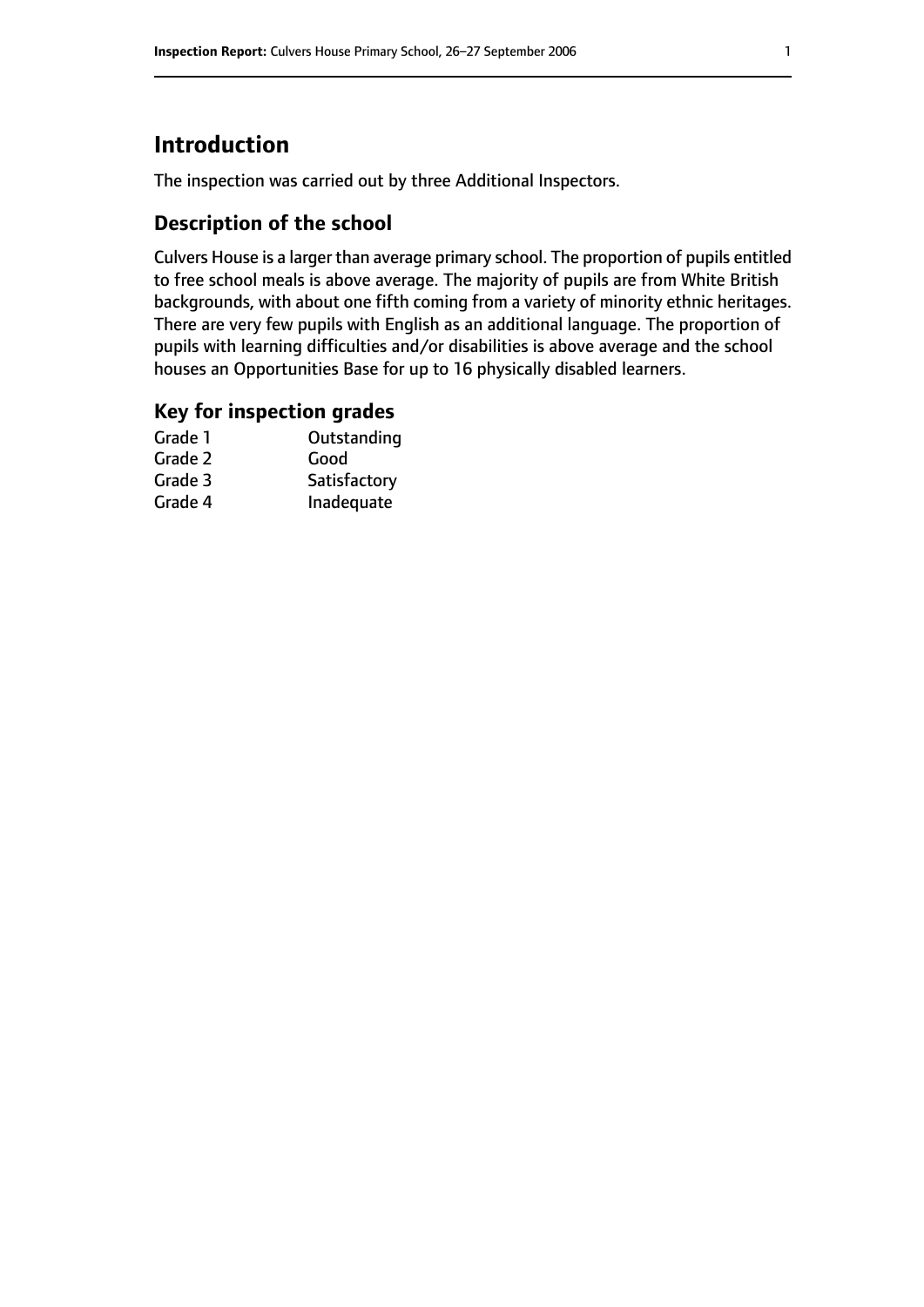# **Overall effectiveness of the school**

#### **Grade: 2**

This is a good school that enables its pupils to achieve well. The school has had many obstacles to overcome since its last inspection and the success of its work since then is evident. The school is a happy, harmonious and safe place. There is a very strong commitment towards making every child feel valued and fully included in every aspect of school life. Staff, parents and pupils are rightly proud of this. As a result, pupils are developing well as individuals. Attendance has improved and is now broadly average, although a small number of parents do not ensure that their children come to school regularly enough. Parents are very pleased with what the school offers. As one parent commented, 'Culvers House has always put the children first at all times'.

The headteacher has a comprehensive understanding of the school's strengths and weaknesses and of what needs to be done to improve it. She is supported well by the deputy headteacher, staff and governors. A real strength of the school is the high quality of teamwork and commitment which ensures that everyone, including support staff, the lunch time supervisors and office staff play an integral part in moving the school forward.

In the year since she was appointed, the headteacher has put strategies into place to improve teaching, enrich the curriculum and raise standards. These have been successful. Teaching and learning and the curriculum are good and standards are beginning to rise. When the children start school, many do not have the skills expected for their age, especially in writing and calculation. The Foundation Stage curriculum is well planned and children in the Reception class make a good start to their education. This good achievement is built on so that pupils leave school with standards that are just above average. The school makes full use of its excellent links with outside agencies to ensure that pupils with learning difficulties and disabilities are very well supported. As a result, most make very good progress towards their individual targets. Teachers are getting better at setting challenging work for higher attaining pupils. So far, this has increased the percentage of pupils gaining higher levels but some higher attainers still do not achieve as well as they could. Pupils of all abilities enjoy their lessons and quickly become confident and happy learners who are keen to do well.

Leadership and management are good. Senior leaders have developed good procedures for monitoring the school's work. The drive to improve standards is fully supported by subject leaders but at the moment they do not all play a rigorous enough part in improving teaching and learning in their areas. The school has begun to provide training to help them to become more involved.

#### **What the school should do to improve further**

- Ensure that more able pupils are consistently challenged to increase the proportion of pupils reaching the higher levels in English, mathematics and science.
- Involve subject leaders more in improving teaching and learning and raising achievement.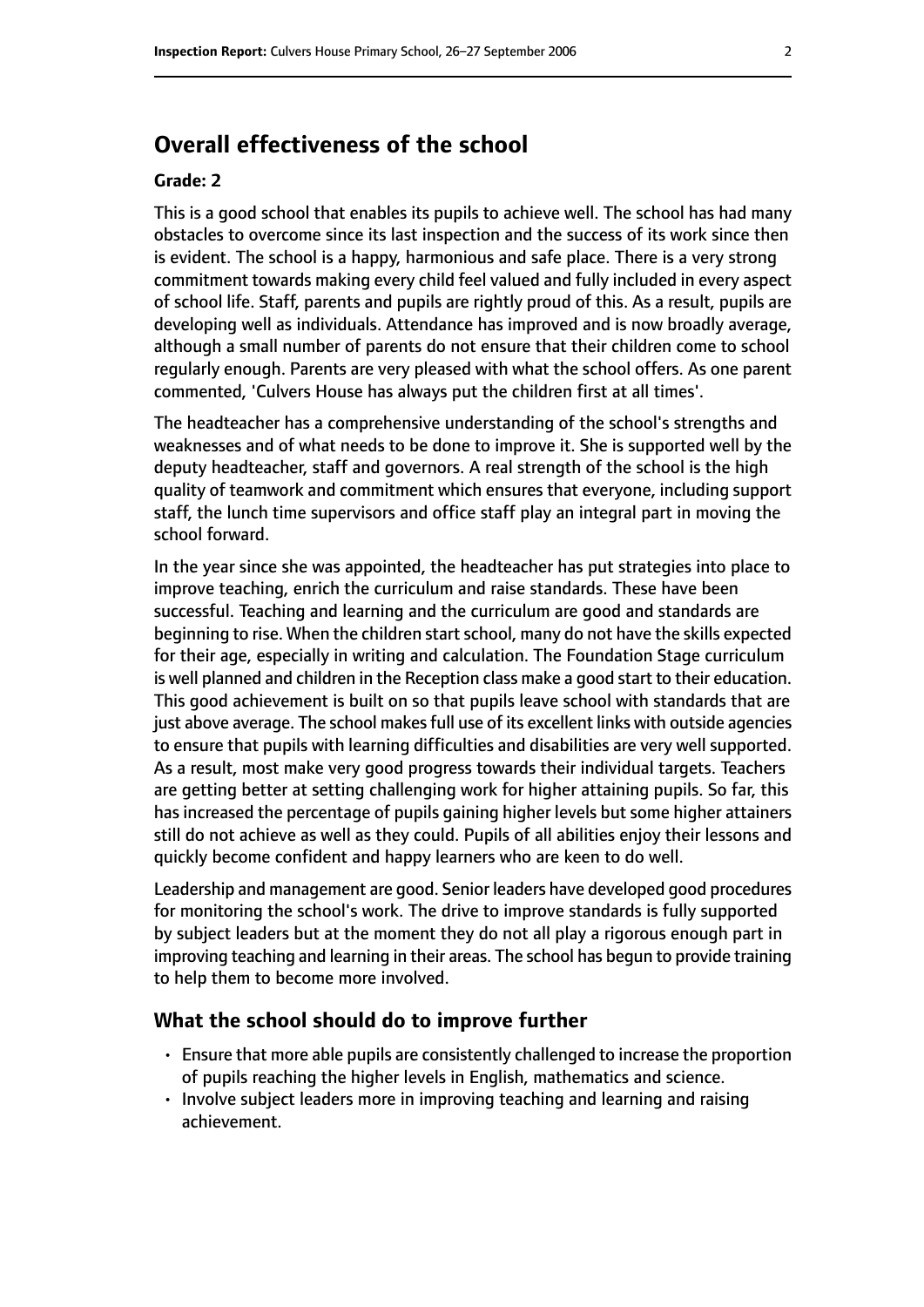• Work with parents to improve the attendance of the small number of pupils who do not come to school regularly.

# **Achievement and standards**

#### **Grade: 2**

Achievement is good. Pupils enter the school with a wide range of starting points, but below average standards overall. Children get off to a good start in the Reception class and continue to make good progress during their time in school. Standards at the end of Year 2 are in line with what is expected for pupils of this age. They leave school in Year 6 with standards that are just above average, although the proportions of pupils who achieve the highest levelsin English, mathematics and science are below average. The school is well aware of this situation and is working hard to improve the rates of progress made by higher attainers. Pupils with learning difficulties and those who are part of the Opportunities Base make good progress and the school makes sure that these pupils are fully included in every part of school life.

#### **Personal development and well-being**

#### **Grade: 2**

Pupils' personal development and well being are good. Most children enjoy coming to school and participate actively in everything it has to offer them. They are confident and outgoing. They display a great deal of common sense and have very good social skills. They are rightly proud of their school and its caring ethos. They report bullying, if it occurs, and play and work together happily. Pupils show a good understanding of safety issues. They take great care to ensure that children who use walking frames, for example, can move around the school easily and safely. Pupils behave well and are polite and friendly to each other and to staff and visitors.

At the time of the last inspection, attendance was below average. The school is working very hard with parents to ensure that their children attend regularly and on time. As a result, punctuality has got better and attendance has improved, although there are too many parents who do not send a note to explain their child's absence.

Pupils' spiritual, moral, social and cultural development is good. They have a good understanding of right and wrong, coupled with a sense of fairness. They have a keen interest in other cultures and religious traditions. School councillors are pleased that their views are taken seriously by the school and pupils contribute to the wider community through, for example, raising money for mental health charities.

They enjoy sporting activities and understand why it is important to take part in them. They show a good understanding of which foods are good for you. As one pupil said, 'Broccoli helps you grow'. Another was keen to explain that 'You have to eat five fruit and vegetables every day, but strawberry jam doesn't count'. Pupils' positive attitudes and good achievement in basic skills prepare them well for the next stage in their education.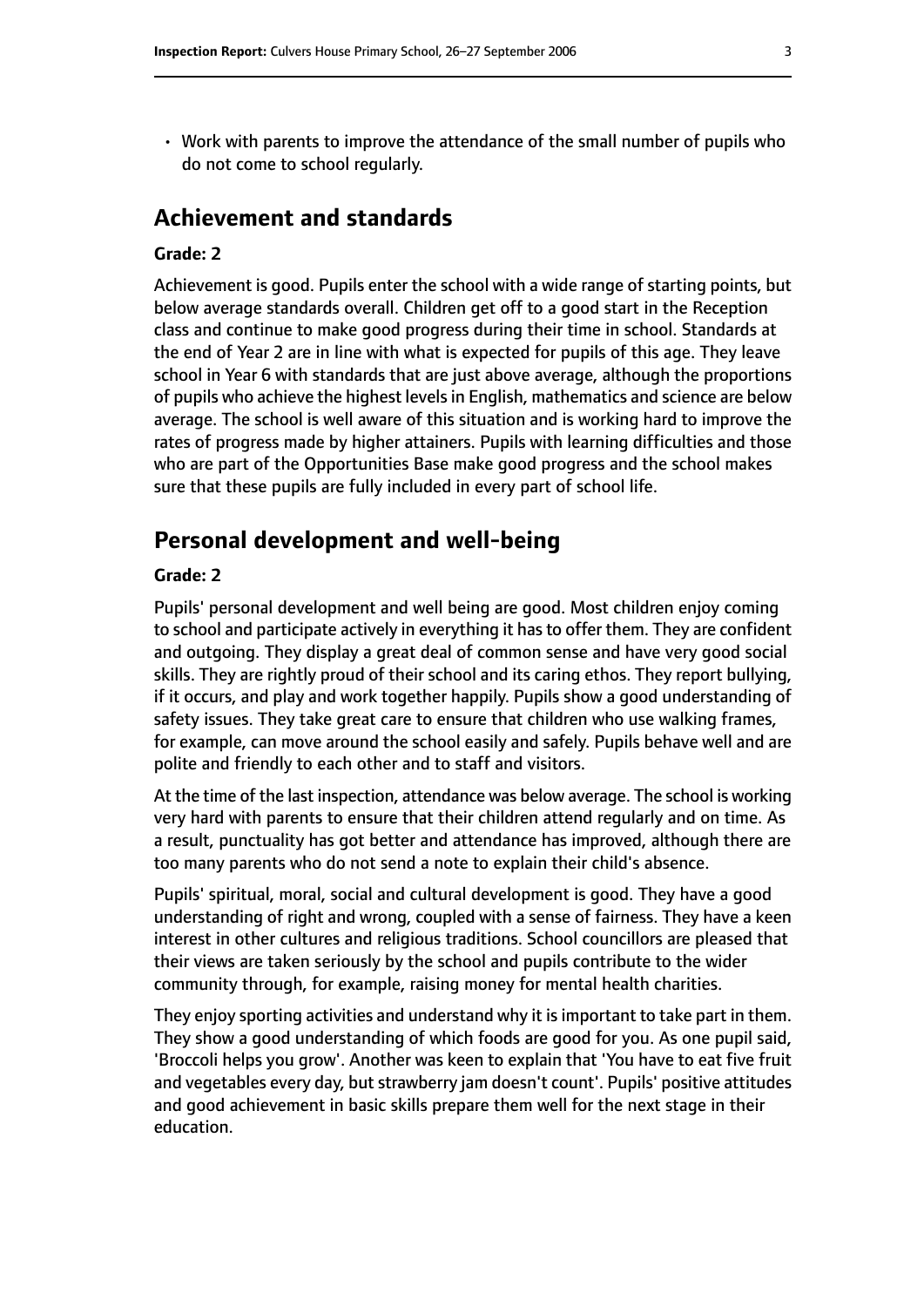# **Quality of provision**

#### **Teaching and learning**

#### **Grade: 2**

Teaching has got better since the last inspection. Staffing is now stable and teachers have time to plan together and share ideas. Pupils learn well and find it helpful that teachers make it clear what they are going to learn in lessons. Underpinning the good learning is the respect that teachers show to pupils and the relaxed, yet controlled, atmosphere in classrooms. Teachers are getting better at tailoring their teaching to the right level, although they are not yet consistently challenging more able pupils to achieve as well as they might.

#### **Curriculum and other activities**

#### **Grade: 2**

Pupils leave school with a good set of basic skills. Teachers' planning in a small number of subjects lacks rigour. Pupils report that geography is their least favourite subject, for example. The curriculum is enhanced by a strong creative element and by events such as Roald Dahl day. Pupils really look forward to afternoons of drama, for example, and parents comment how pleased they are that their children learn Spanish and French in Years 3 and 4. Pupils' understanding of environmental issues is developed well through the school's commitment to recycling, its ecology club and visits to a local wetlands centre. Pupils speak enthusiastically about the clubs and visits that are provided, and uptake is high. Year 5 pupils, watching a video of last year's Year 6 residential trip, for example, said they 'just can't wait for next year to come'.

#### **Care, guidance and support**

#### **Grade: 2**

Care, guidance and support are good. Pupils know that there is always someone to whom they can go to if they have problems or are upset. There are good child protection procedures in place. Bullying is rare and both pupils and their parents confirm this. Parents view the school as sensitive and reassuring; much of this is achieved through the highly effective extended school programme which offers a wide range of support for parents, carers and members of the local community. Parents and carers of children in the Opportunities Base attend fortnightly coffee mornings, for example.

Procedures for monitoring academic achievement have improved, although teachers do not yet make full enough use of assessment information to set targets and help pupils to improve their work.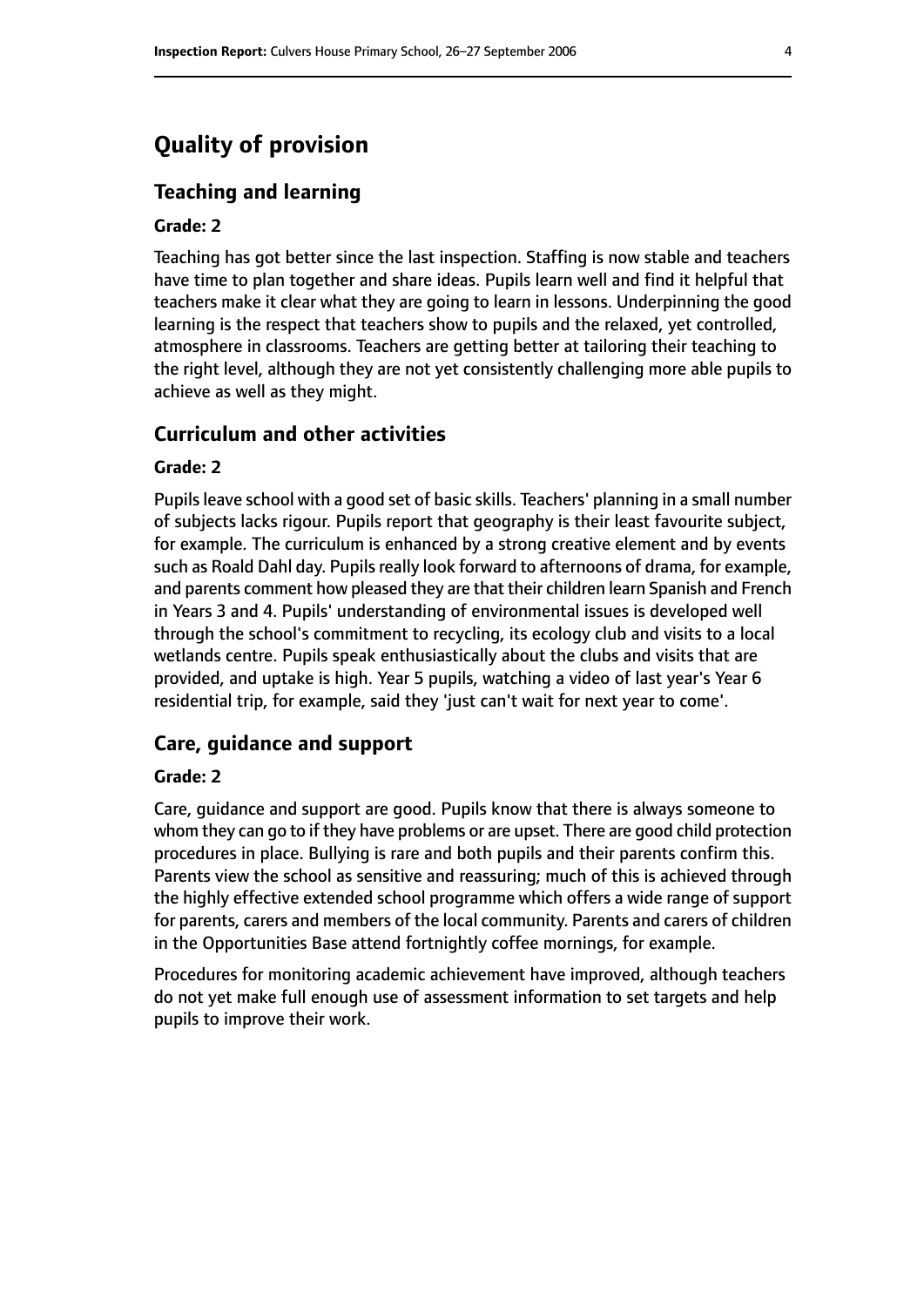# **Leadership and management**

#### **Grade: 2**

The headteacher has steered the school well, following a difficult period of change, including recent high staff turnover and a long time without a permanent headteacher. There are many signs of real improvement and the school is in a good position to build on these. Teaching has improved, for example. There has not yet been sufficient time, however, to see the full impact of all the recent initiatives to raise standards. The percentage of pupils who gain the highest levels in the national test results at the end of Year 6 is still not high enough, for example. Staff and governors take good account of parental opinion and respond well to suggestions made by them. As one parent commented, 'The Head is very fair and takes on board what children and parents have to say'. Governors are supportive and have a growing understanding of the strengths and weaknesses of the school.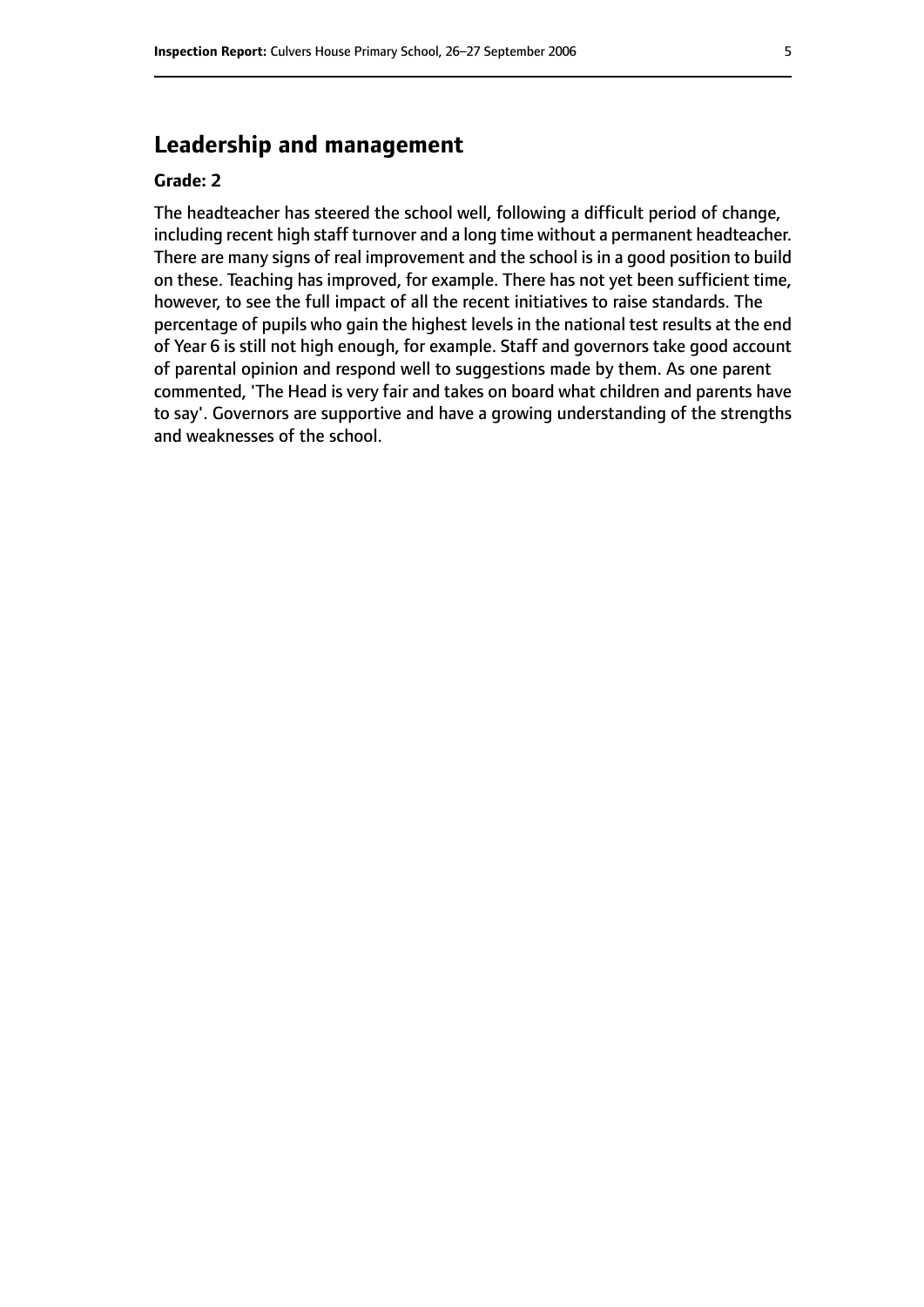**Any complaints about the inspection or the report should be made following the procedures set out inthe guidance 'Complaints about school inspection', whichis available from Ofsted's website: www.ofsted.gov.uk.**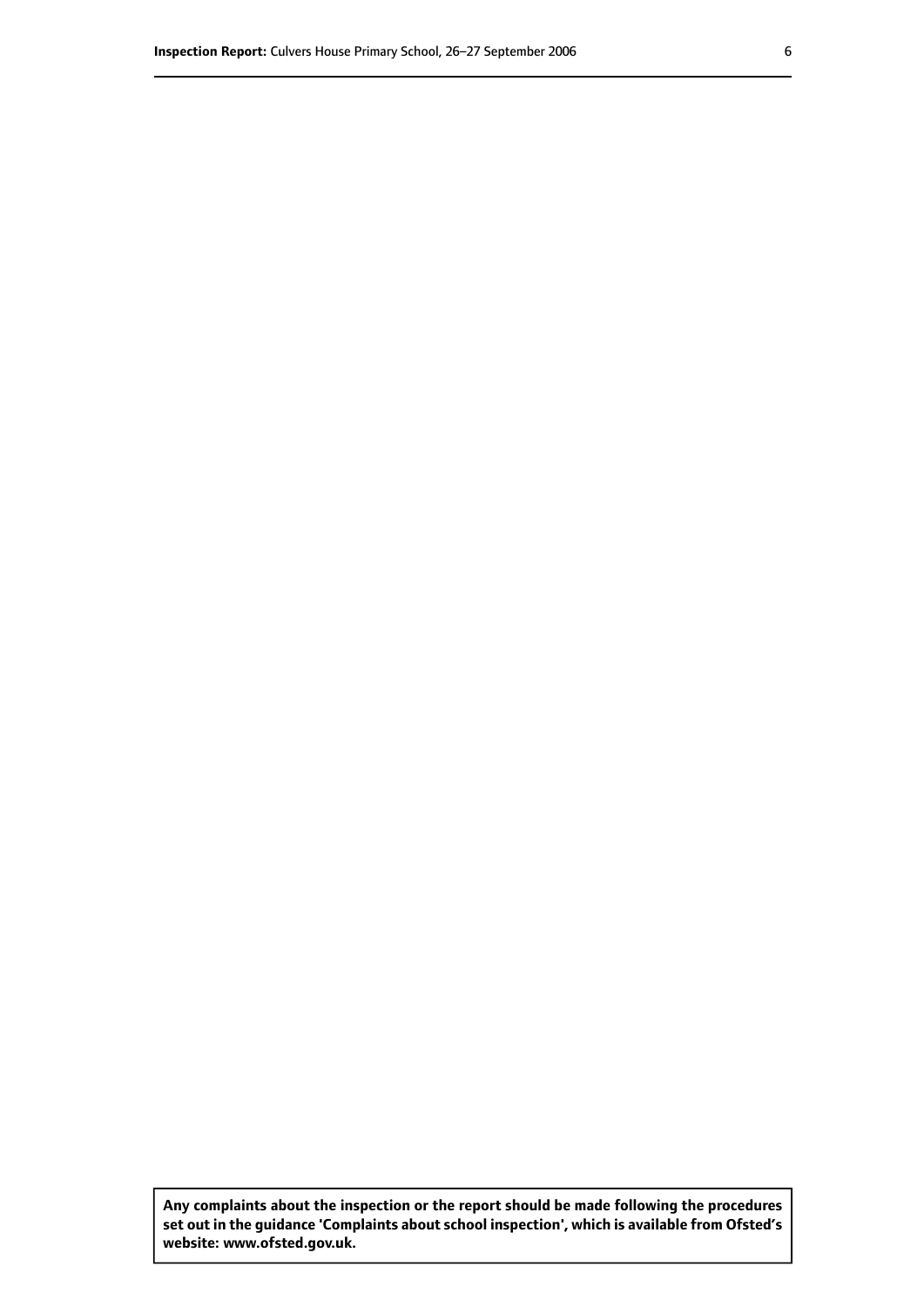# **Inspection judgements**

| Key to judgements: grade 1 is outstanding, grade 2 good, grade 3 satisfactory, and grade 4 | School  |
|--------------------------------------------------------------------------------------------|---------|
| inadeauate                                                                                 | Overall |

# **Overall effectiveness**

| How effective, efficient and inclusive is the provision of education, integrated<br>care and any extended services in meeting the needs of learners? |     |
|------------------------------------------------------------------------------------------------------------------------------------------------------|-----|
| How well does the school work in partnership with others to promote learners'<br>well-being?                                                         |     |
| The quality and standards in the Foundation Stage                                                                                                    |     |
| The effectiveness of the school's self-evaluation                                                                                                    |     |
| The capacity to make any necessary improvements                                                                                                      |     |
| Effective steps have been taken to promote improvement since the last<br>inspection                                                                  | Yes |

## **Achievement and standards**

| How well do learners achieve?                                                                               |  |
|-------------------------------------------------------------------------------------------------------------|--|
| The standards <sup>1</sup> reached by learners                                                              |  |
| How well learners make progress, taking account of any significant variations between<br>groups of learners |  |
| How well learners with learning difficulties and disabilities make progress                                 |  |

# **Personal development and well-being**

| How good is the overall personal development and well-being of the<br>learners?                                  |  |
|------------------------------------------------------------------------------------------------------------------|--|
| The extent of learners' spiritual, moral, social and cultural development                                        |  |
| The behaviour of learners                                                                                        |  |
| The attendance of learners                                                                                       |  |
| How well learners enjoy their education                                                                          |  |
| The extent to which learners adopt safe practices                                                                |  |
| The extent to which learners adopt healthy lifestyles                                                            |  |
| The extent to which learners make a positive contribution to the community                                       |  |
| How well learners develop workplace and other skills that will contribute to<br>their future economic well-being |  |

# **The quality of provision**

| How effective are teaching and learning in meeting the full range of the<br>  learners' needs?                      |  |
|---------------------------------------------------------------------------------------------------------------------|--|
| $\mid$ How well do the curriculum and other activities meet the range of needs<br>$\mid$ and interests of learners? |  |
| How well are learners cared for, guided and supported?                                                              |  |

 $^1$  Grade 1 - Exceptionally and consistently high; Grade 2 - Generally above average with none significantly below average; Grade 3 - Broadly average to below average; Grade 4 - Exceptionally low.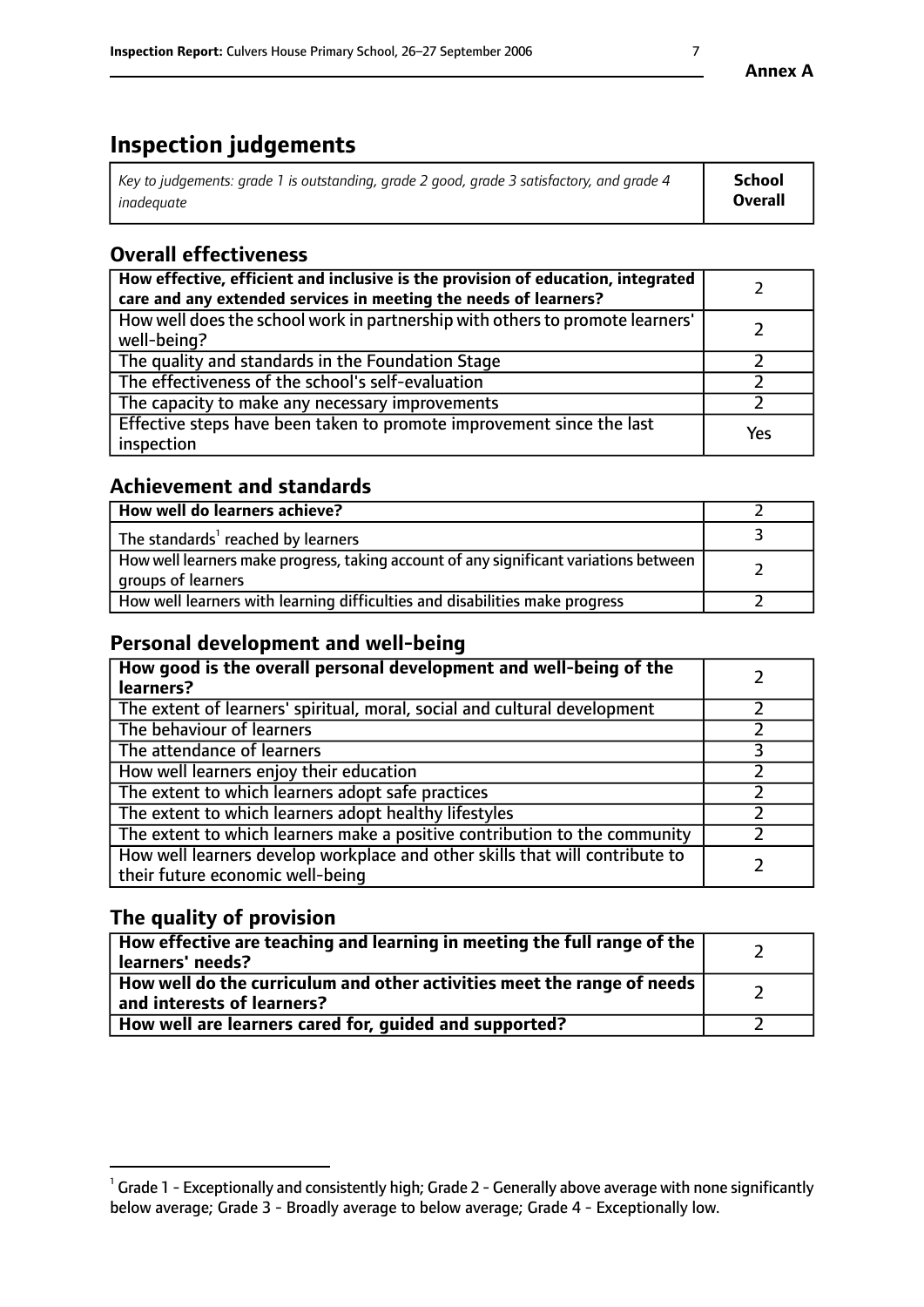# **Leadership and management**

| How effective are leadership and management in raising achievement<br>and supporting all learners?                                              |               |
|-------------------------------------------------------------------------------------------------------------------------------------------------|---------------|
| How effectively leaders and managers at all levels set clear direction leading<br>to improvement and promote high quality of care and education |               |
| How effectively performance is monitored, evaluated and improved to meet<br>challenging targets                                                 | $\mathcal{L}$ |
| How well equality of opportunity is promoted and discrimination tackled so<br>that all learners achieve as well as they can                     |               |
| How effectively and efficiently resources, including staff, are deployed to<br>achieve value for money                                          | $\mathcal{P}$ |
| The extent to which governors and other supervisory boards discharge their<br>responsibilities                                                  |               |
| Do procedures for safequarding learners meet current government<br>requirements?                                                                | Yes           |
| Does this school require special measures?                                                                                                      | No            |
| Does this school require a notice to improve?                                                                                                   | <b>No</b>     |